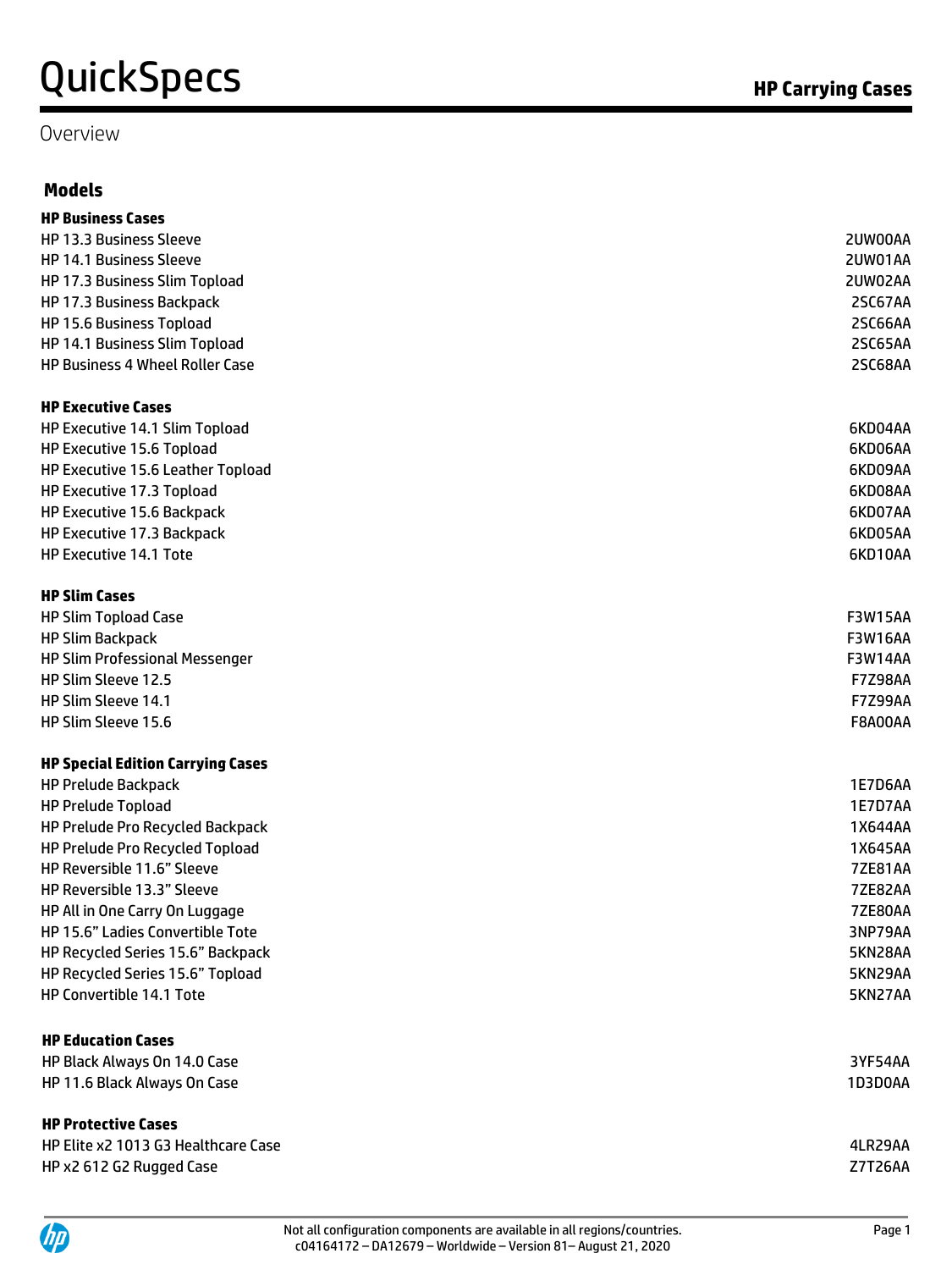#### Overview

#### **HP Business Cases**



**HP 13.3 Business Sleeve 2UW00AA**



**HP 14.1 Business Sleeve 2UW01AA**



**HP 17.3.1 Business Slim Topload 2UW02AA**



**HP 17.3 Business Backpack 2SC67AA**



**HP 15.6 Business Topload 2SC66AA**

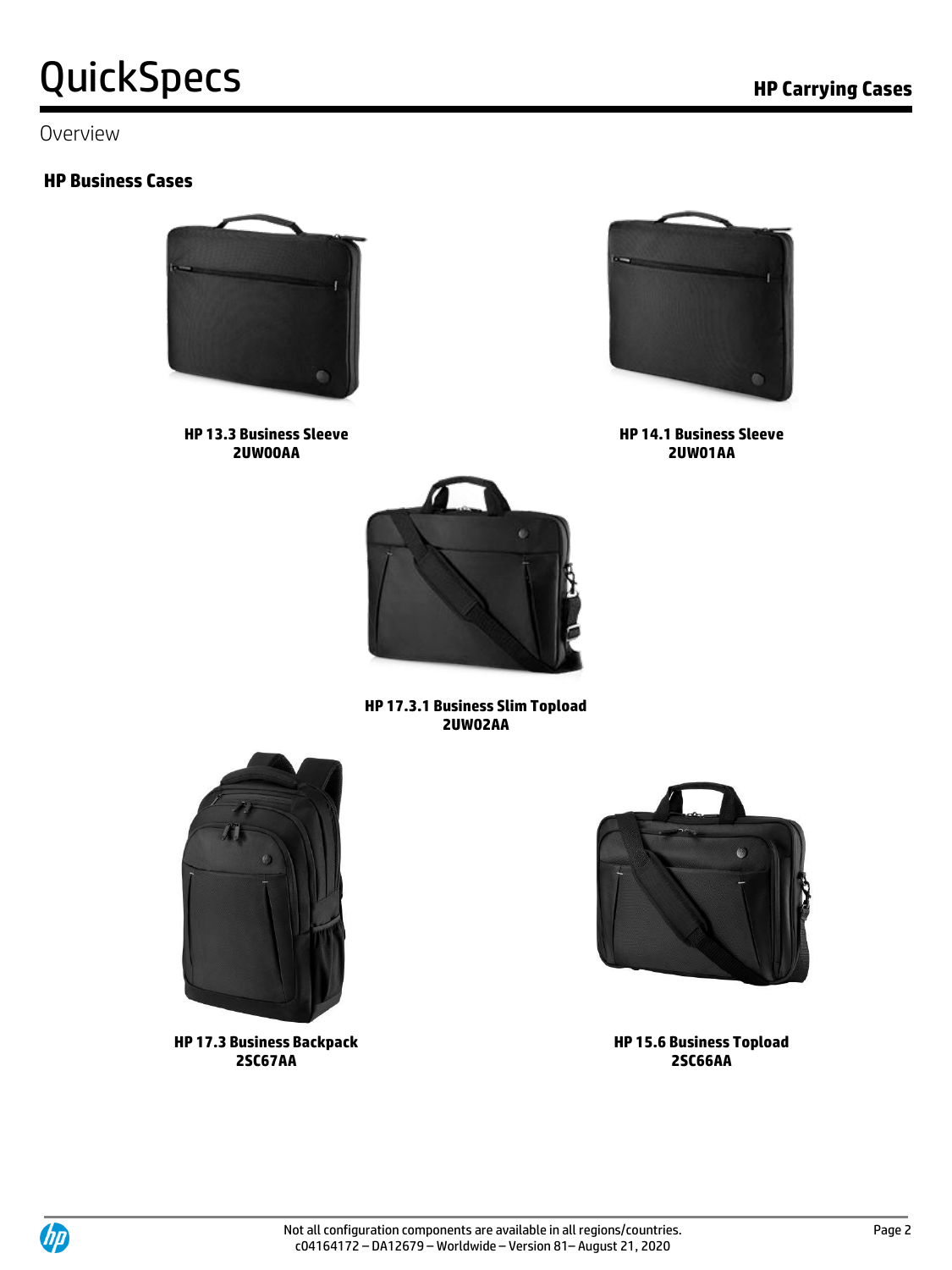### Overview



**Specs: HP 14.1 Business Slim Topload 2SC65AA**



**HP Business 4 Wheel Roller Case 2SC68AA**



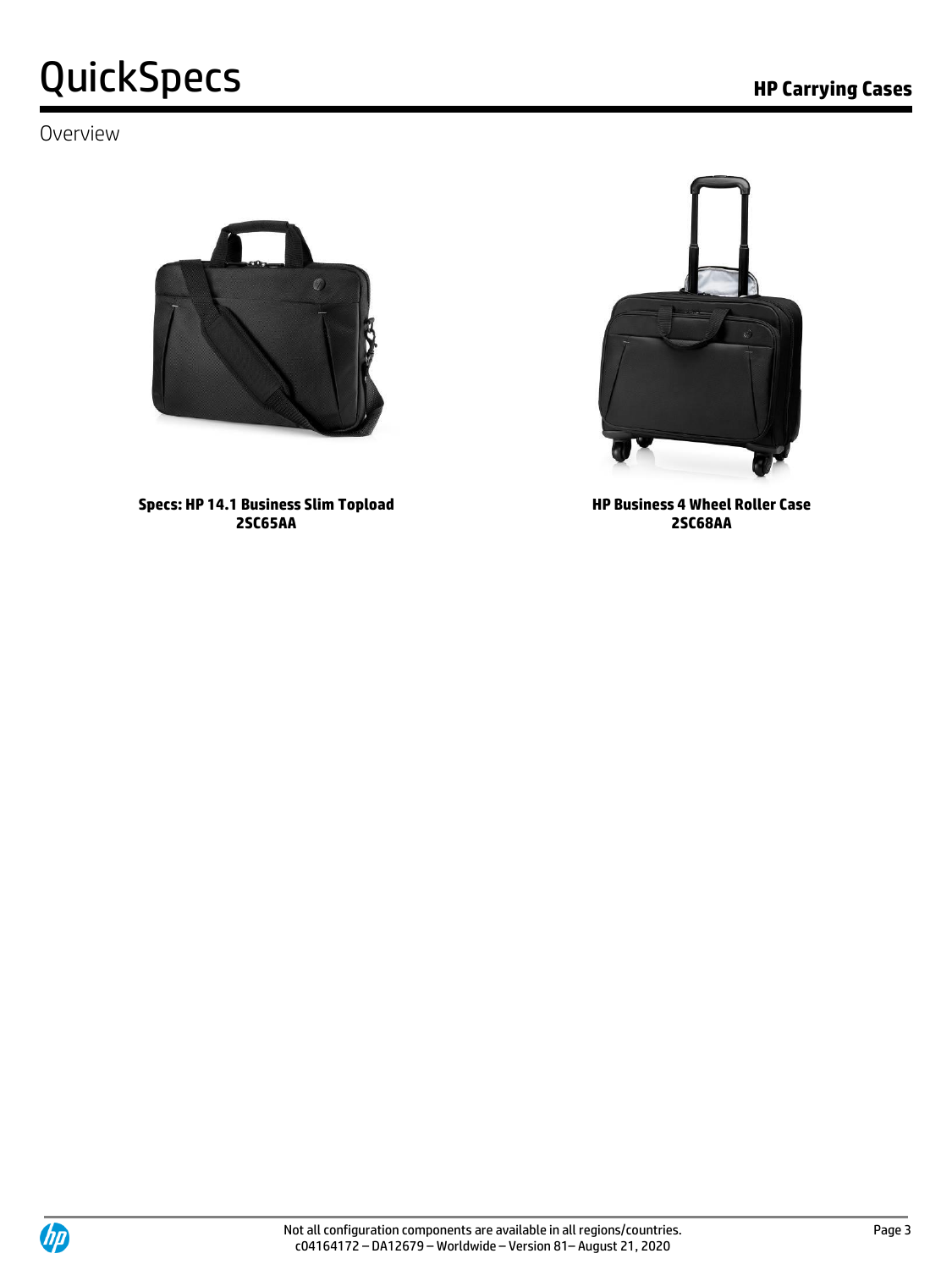Overview

### **HP Executive Cases**



**HP Executive 14.1 Slim Topload 6KD04AA**



**HP Executive 15.6 Leather Topload 6KD09AA**



**HP Executive 15.6 Backpack 6KD07AA**



**HP Executive 15.6 Topload 6KD06AA**



**HP Executive 17.3 Topload 6KD08AA**



**HP Executive 17.3 Backpack 6KD05AA**

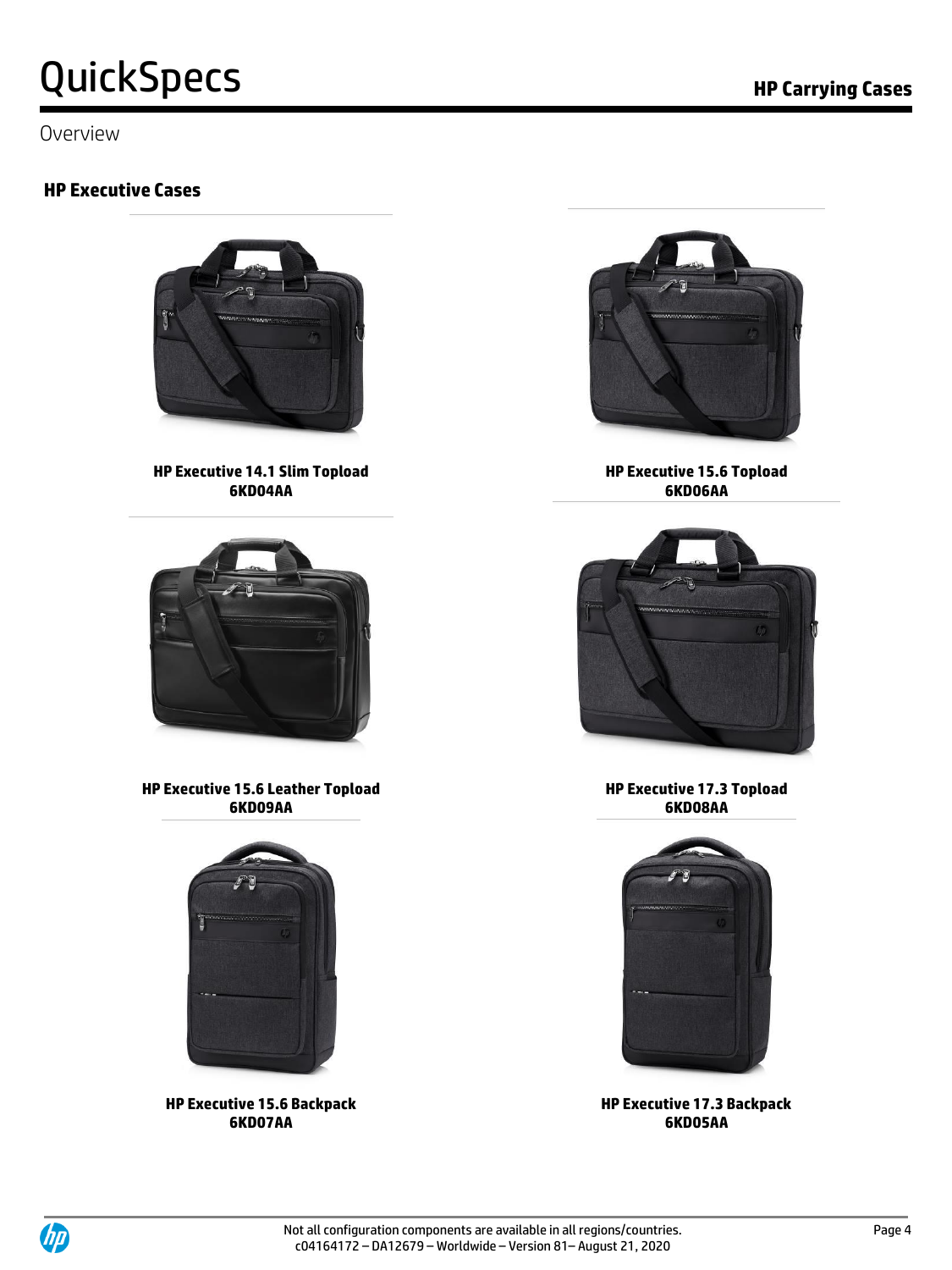### Overview



**HP Executive 14.1 Tote 6KD10AA**

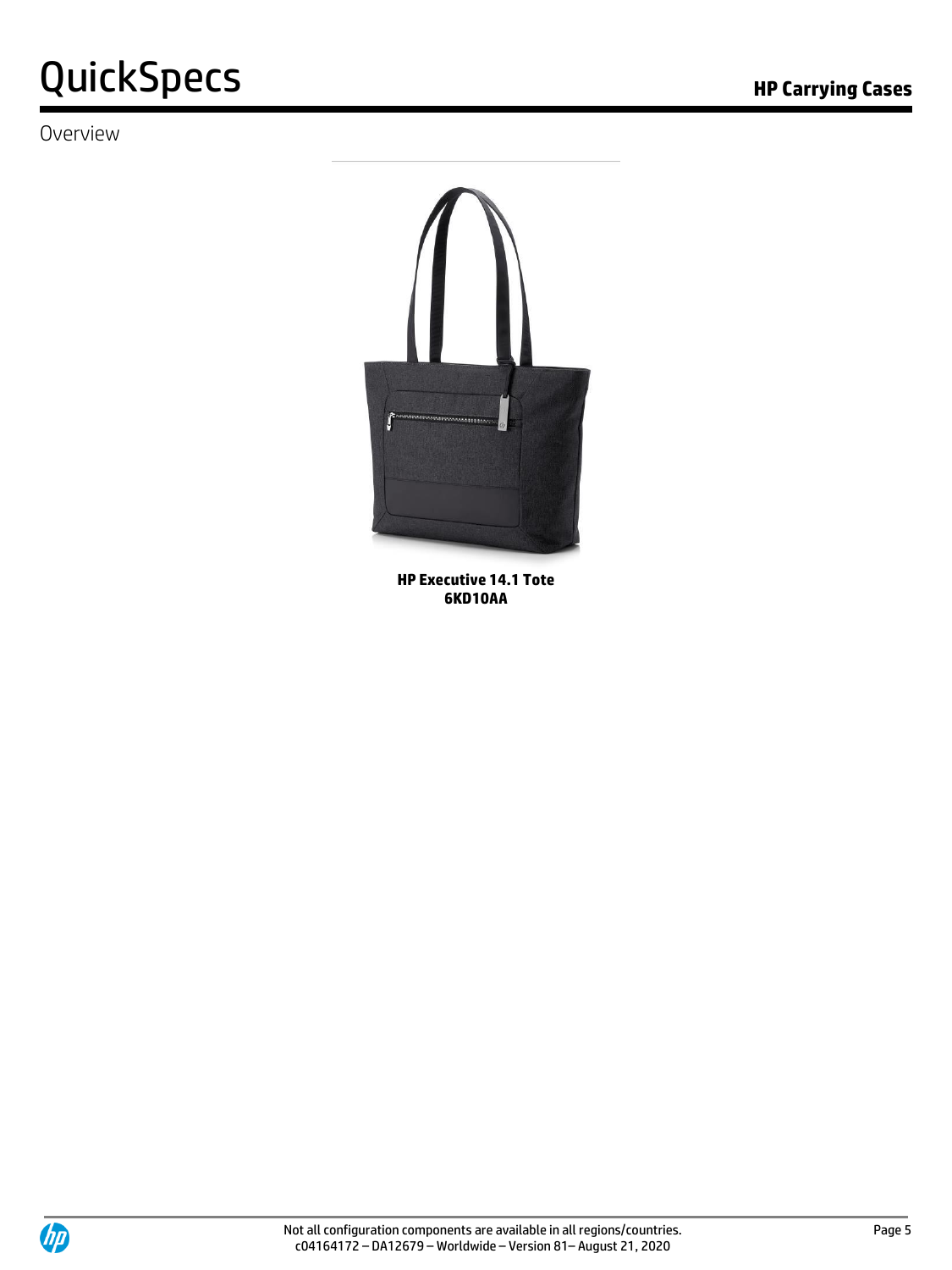Overview

### **HP Slim Cases**



**HP Slim Topload Case F3W15AA**



**HP Slim Professional Messenger F3W14AA**



**HP Slim Sleeve 14.1 F7Z99AA**





**HP Slim Backpack F3W16AA** 



**HP Slim Sleeve 12.5 F7Z98AA**



**HP Slim Sleeve 15.6 F8A00AA**

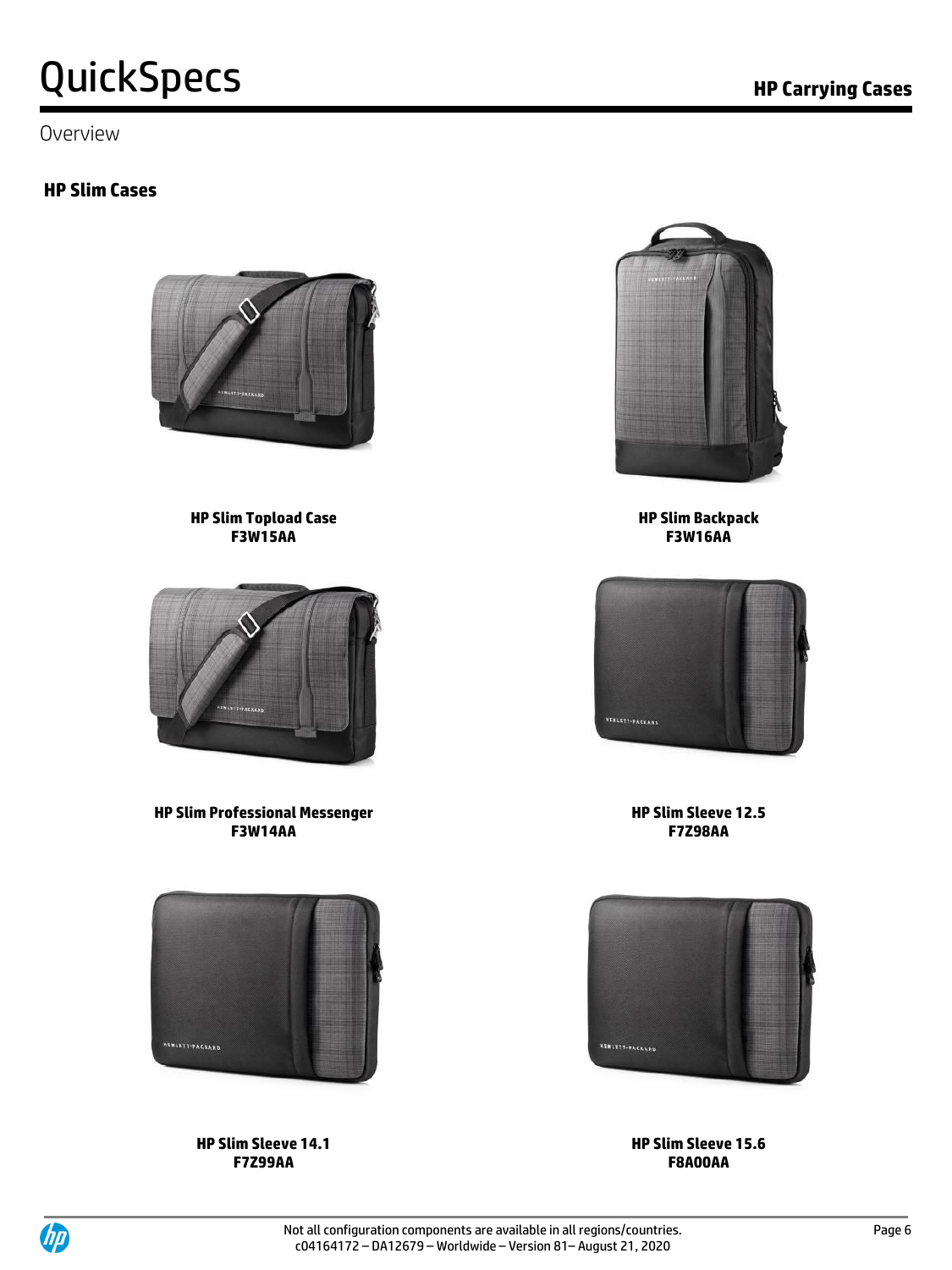Overview

### **HP Special Edition Carrying Cases**



**HP Prelude Backpack 1E7D6AA**



**HP Prelude Pro Recycled Backpack 1X644AA**



**HP Reversible 11.6" Sleeve 7ZE81AA**



**HP Prelude Topload 1E7D7AA**



**HP Prelude Pro Recycled Topload 1X645AA**



**HP Reversible 13.3" Sleeve 7ZE82AA**

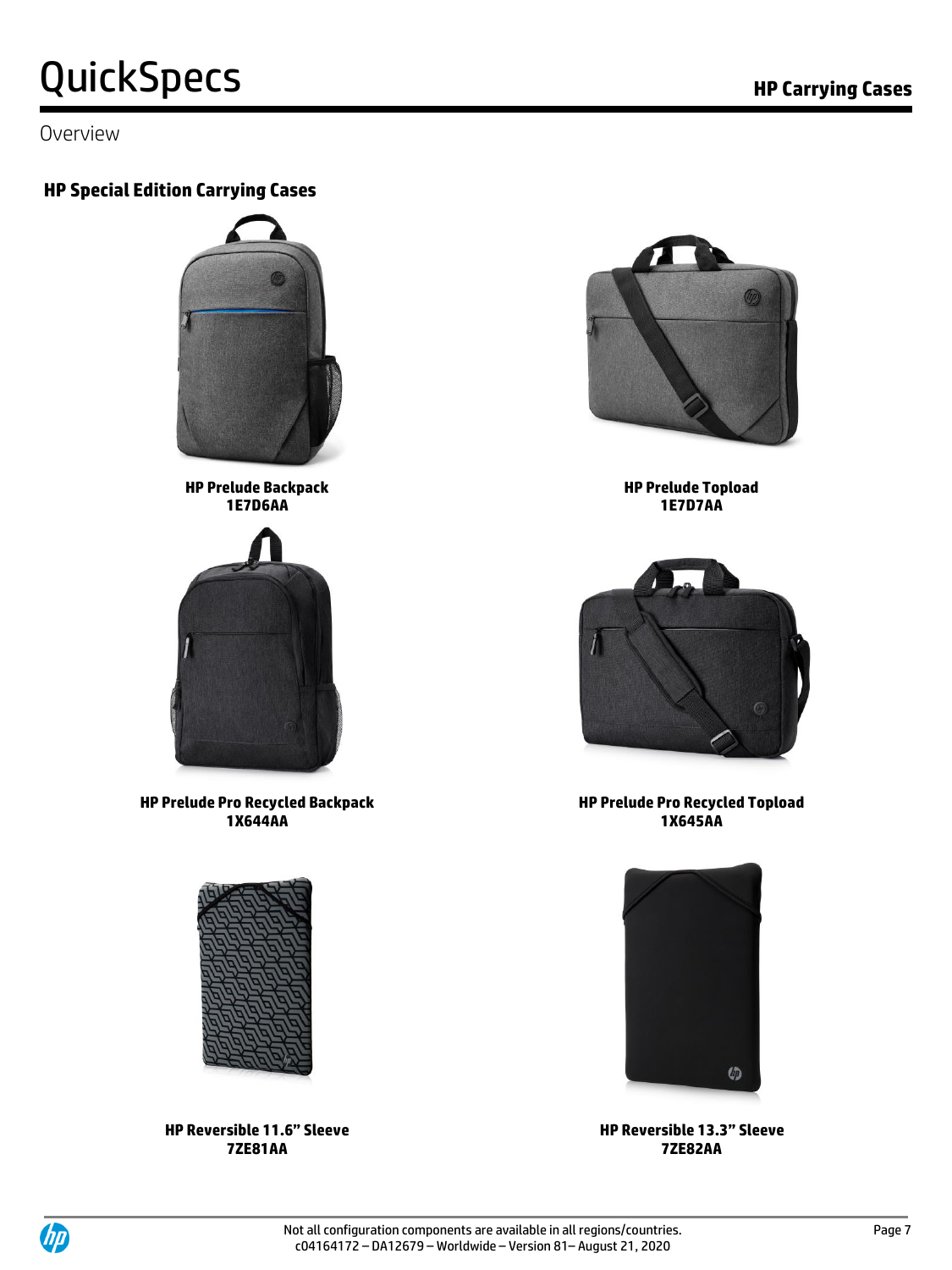### Overview



**HP All in One Carry On Luggage 7ZE80AA**



**HP Recycled Series 15.6" Backpack 5KN28AA**



**HP 15.6" Ladies Convertible Tote 3NP79AA**



**HP Recycled Series 15.6" Topload 5KN29AA**



**HP Convertible 14.1 Tote 5KN27AA**

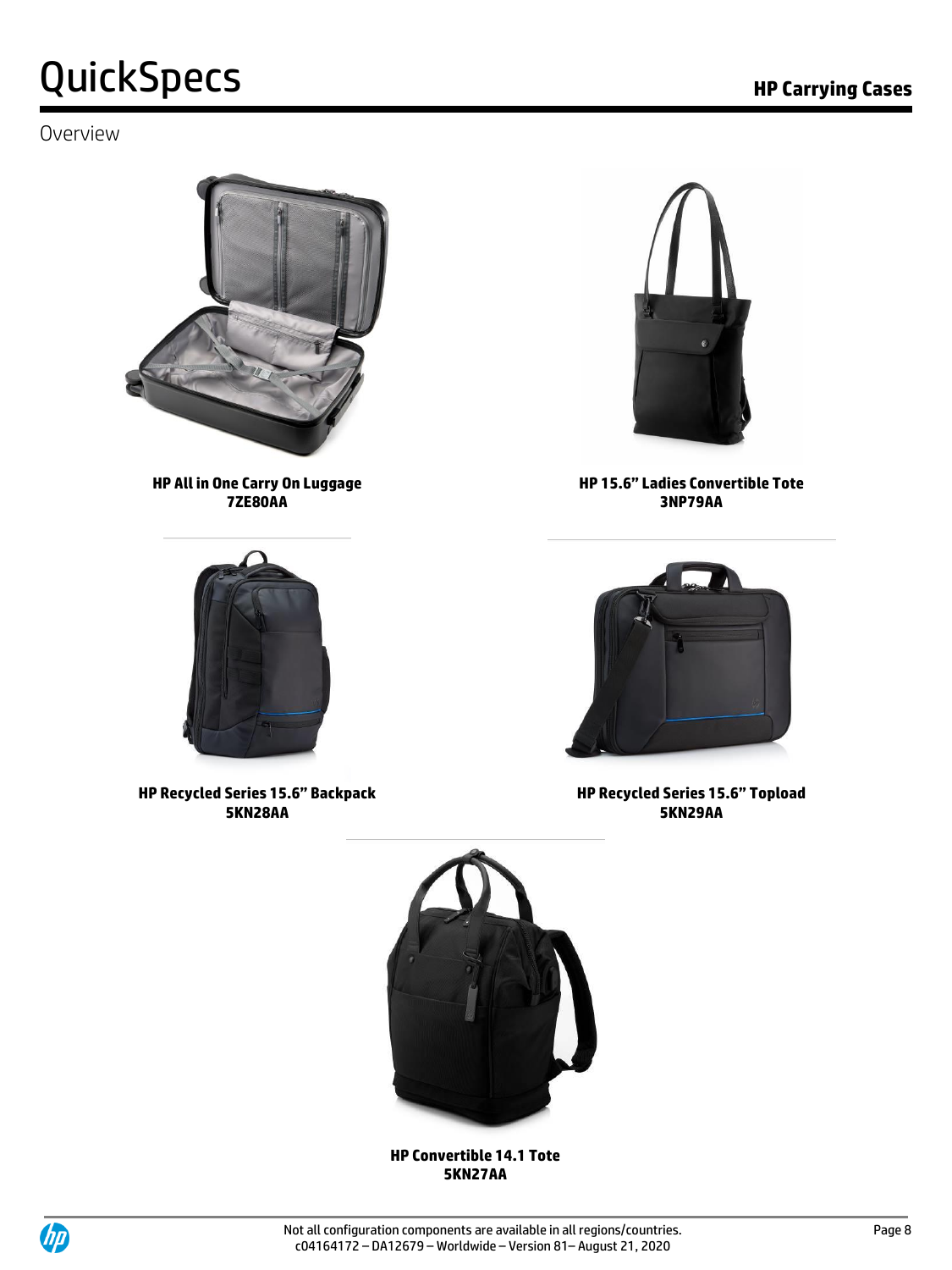#### Overview

### **HP Education Cases**



#### **HP Black Always On 14.0 Case 3YF54AA**



**HP 11.6 Black Always On Case 1D3D0AA and 1D3D0A6**

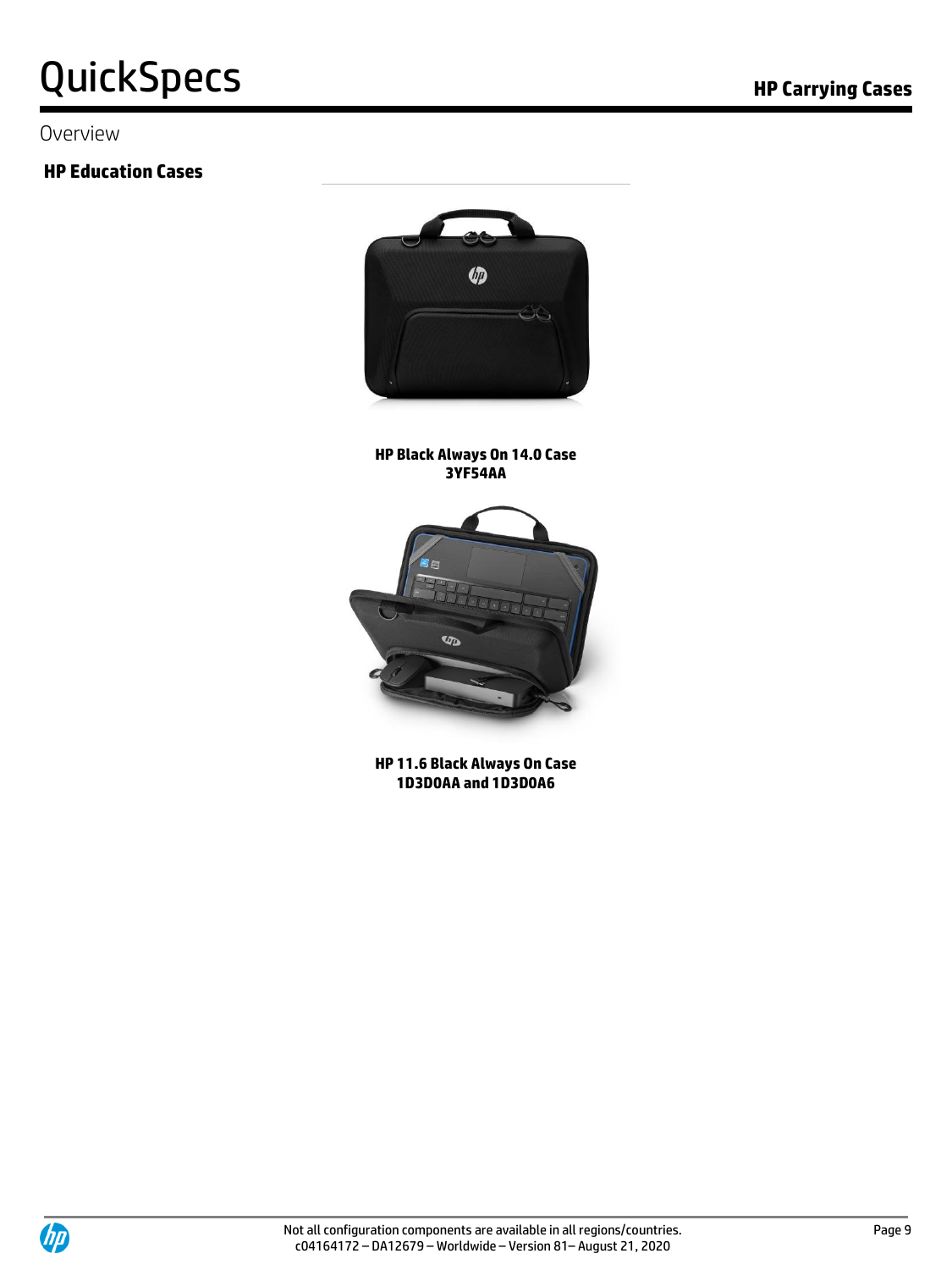Overview

### **HP Protective Cases**



**HP Elite x2 1013 G3 Healthcare Case 4LR29AA**



**HP x2 612 G2 Rugged Case Z7T26AA**

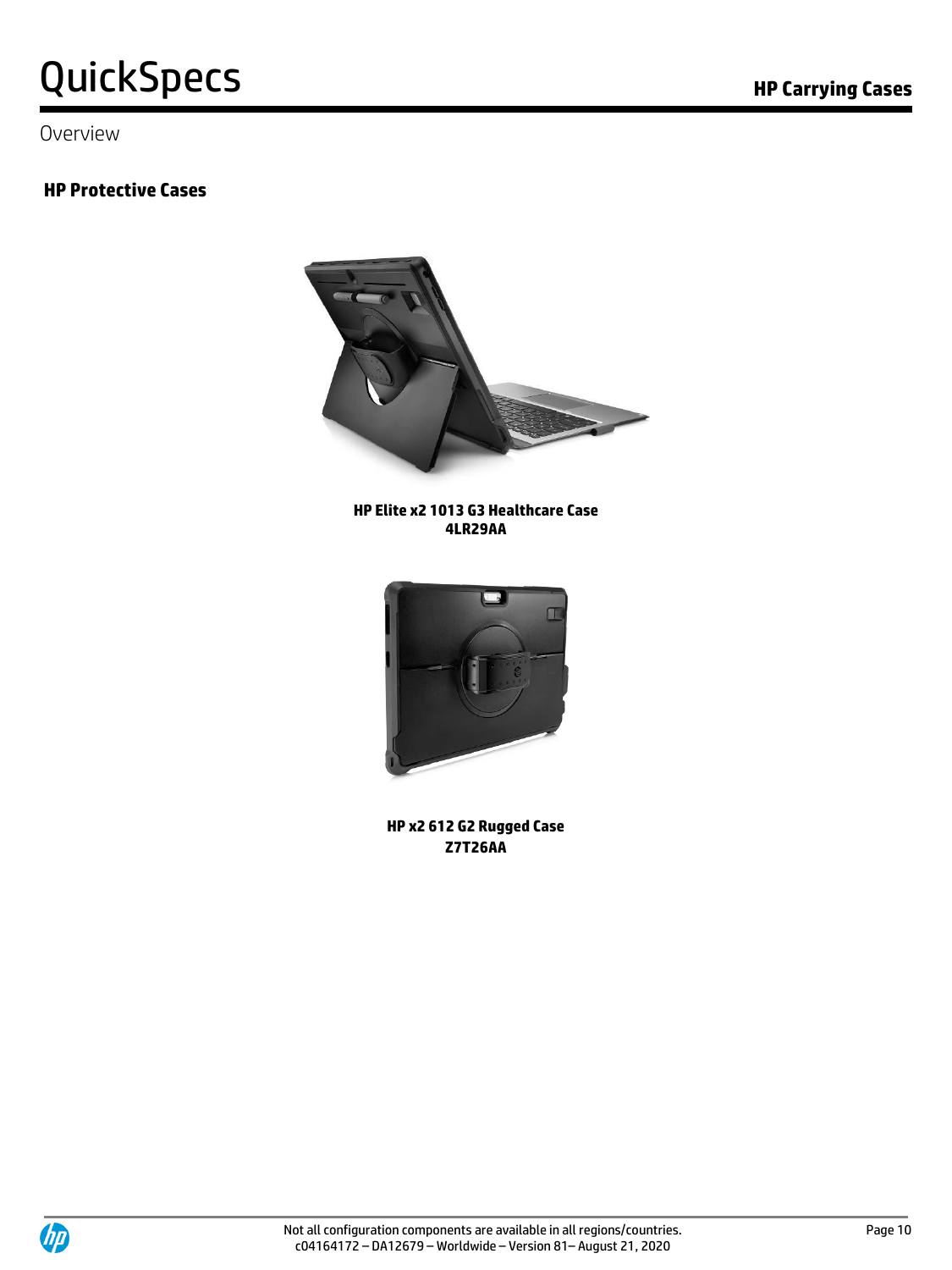Overview

#### **Introduction**

#### **HP Business Cases**

Now you can put a buffer between your personal information and electronic pickpockets with an RFID pocket that helps protect the data encoded on credit cards and passports. Deter tampering and access to your notebook with double-coil, lockable<sup>1</sup> zippers.

HP Business Series Carrying Cases include durable nylon carrying cases and a rolling case that protects your notebook and enable easy transport.

- **HP 13.3 Business Sleeve** (2UW00AA) Take your 13.3" diagonal notebook to go with the super simple, single-zip, padded HP 13.3 Business Sleeve that keeps your notebook readily available when you need it and adds an extra layer of protection. Store your notebook in the padded, softy-lined sleeve to help protect it from scratches and bumps. Carry the slim design under your arm or with retractable handle and drop in your carry case at the end of the day. Get quick access to your other essentials with an outside pocket.
- **HP 14.1 Business Sleeve** (2UW01AA) Slip your 14.1" diagonal notebook into the simple, single-zip, padded HP 14.1 Business Sleeve to keep it readily available when you need it and add an extra line of defense between it and the real world. Enjoy a case that´s easy to carry and gives you quick access to your device and essentials.
- **HP 17.3 Business Slim Topload** (2UW02AA) Make it easy to carry your 17.3" diagonal notebook when you´re on the move with the HP 17.3 Business Slim Topload. It has two carrying handles and a crossbody strap and is ready to help protect its precious cargo with a secure RFID pocket, and plenty of room.
- **HP 17.3 Business Backpack** (2SC67AA) keep your hands free and your notebook safe with the HP 17.3 Business Backpack, designed to go with you in and out the office and on the road. It has lockable<sup>1</sup> zippers, a secure RFID pocket, and plenty of room for your device up to 17.3" diagonal, phone accessories and some much more.
- **HP 15.6 Business Topload** (2SC66AA) when a notebook PC is your companion in and out of the office, you need a case you can trust to keep it safe. The HP 15.6 Business Topload is ready for action with lockable<sup>1</sup> zippers, a secure RFID pocket, and plenty of room for your device up to 15.6" diagonal and everyday essentials.
- **HP 14.1 Business Slim Topload** (2SC65AA) whether you´re heading to the office or working from the road, the HP 14.1 Business Slim Topload adds a modern touch for the minimalist professional who carries a notebook. It has lockable<sup>1</sup> zippers, a secure RFID pocket, and room for your device up to 14.1" diagonal and daily essentials.
- **HP Business 4 Wheel Roller Case** (2SC68AA) is large enough to carry a laptop up to 17.3 diagonal inches and your cables and cords in the spacious, padded notebook compartment. Inside there is room to organize and store important files and business essentials in the divided sections of the outer compartment. The oversized compartment can be used for a change of clothes, shoes, and personal items. A retractable handle locks in two convenient heights. With the four spinner wheels that swivel and rotate 360 degrees it's easy to walk around the office, to the car or through the airport.

#### 1.Lock sold separately.

**NOTE**: Not available on all Business Products

#### **HP Executive Cases**

Charge your phone and other devices without ever opening the bag with an exterior USB port, pass-through cable management, and thoughtfully-designed internal pocket for your power bank.<sup>2</sup>

- **HP Executive 14.1 Slim Topload** (6KD04AA) Take on the world in style with an HP Executive Series notebook case that provides a polished, professional look. The sleek profile and premium materials make a bold statement and keep your devices and data on lockdown.
- **HP Executive 15.6 Topload** (6KD06AA) Get plenty of room for your devices, gear, and gadgets with a dedicated compartment for your notebook and easy access to your essentials with interior and exterior slip and zip pockets.
- HP Executive 15.6 Leather Topload (6KD09AA) The sleek profile, smooth leather materials<sup>3</sup>, and elegant accents keep your devices and data on lockdown. Arm yourself against electronic pick-pocketing with the RFID-blocking pocket. Deter tampering and access to your valuables with a lockable<sup>1</sup> notebook compartment and unbreakable, lockable<sup>1</sup>, double-teeth zippers.

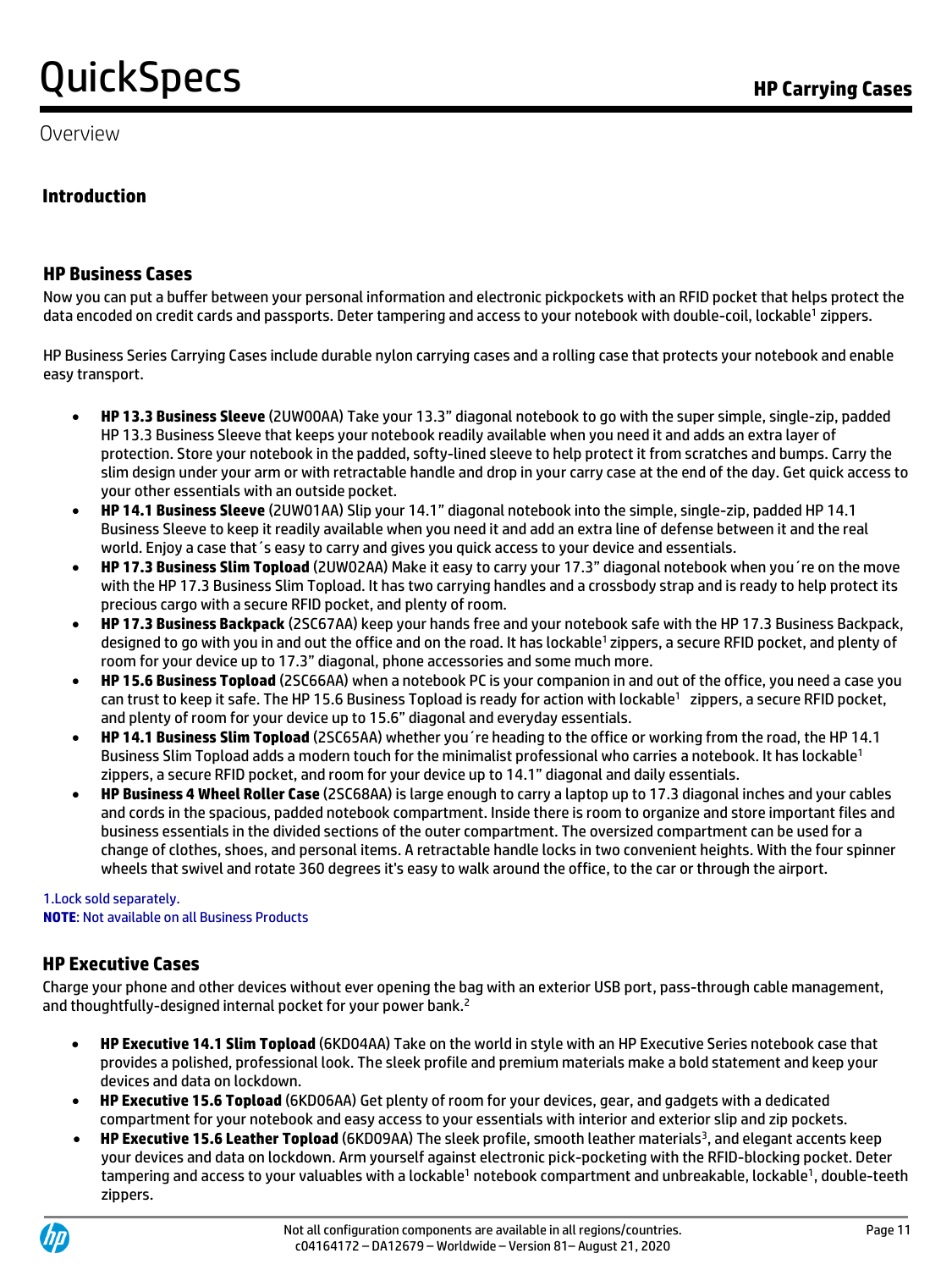#### Overview

- **HP Executive 17.3 Topload** (6KD08AA) Carry the bag with the comfortable double handles or shoulder strap. Stack on top of your rolling suitcase with the luggage pass-through when you travel.
- **HP Executive 15.6 Backpack** (6KD07AA) Take on the world in style with an HP Executive Series backpack that provides a polished, professional look. The sleek profile and premium materials make a bold statement and keep your devices and data on lockdown.
- **HP Executive 17.3 Backpack** (6KD05AA) Get plenty of room for your devices, gear, and gadgets with a dedicated compartment for your notebook and easy access to your essentials with interior and exterior slip and zip pockets.
- **HP Executive 14.1 Tote** (6KD10AA) Carry the tote with the double handles, or conveniently stack on top of your rolling suitcase with the luggage pass-through when you travel.

#### 1. Lock sold separately.

- 2. Power bank sold separately
- 3. Case is composed of 60% split leather and 40% PU. Polyester interior.

#### **HP Slim Cases**

Pack your Ultrabook™<sup>1</sup> to go with an HP Ultrabook Sleeve, a stylish, durable, and compact sleeve case designed to help protect your notebook and maintain its sleek profile.

- **HP Slim Topload Case** (F3W15AA) A black twill fabric accented with gray plaid combines form and function to help protect your hardware and give you a polished appearance.
- **HP Slim Backpack** (F3W16AA) A black twill fabric accented with gray plaid combines form and function to help protect your hardware and give you a polished appearance.
- **HP Slim Professional Messenger** (F3W14AA) Help protect your Ultrabook™ with the soft-lined interior with a padded compartment for your notebook, storage for your extras, elastic straps for your cables, and a pouch for your tablet. The top zip closure and flap provide added security.
- **HP Slim Sleeve 12.5** (F7Z98AA) Help protect your Ultrabook™<sup>1</sup> with a padded and soft-lined interior that doesn't add extra bulk or weight. Present a polished, professional appearance in and out of the office with this solid black case with gray plaid accents.
- **HP Slim Sleeve 14.1** (F7Z99AA) Carry under your arm or use the handle to carry by hand. Simply unzip the side of the sleeve for quick access to your Ultrabook™<sup>1</sup> . Keep your essentials handy with the exterior zip pocket.
- **HP Slim Sleeve 15.6** (F8A00AA) Get the reassurance of a one-year part replacement limited warranty. Additional support is available (North America only) seven days a week, 24 hours a day by phone as well as through online support forums.

1.Ultrabook is a trademark of Intel Corporation in the U.S and other countries.

#### **HP Special Edition Carrying Cases**

HP Special Edition Carrying Cases are designed to support specific and unique customer requirements.

- **HP Prelude Backpack** (1E7D6AA) Carry your bag comfortably with adjustable padded shoulder straps, or lift it easily with the top handle. Plus a convenient luggage pass-through that allows you to slide your backpack onto a rolling suitcase when you are on the go.
- **HP Prelude Topload** (1E7D7AA) Protect your laptop from bumps and scrapes while you hustle through your day, with a durable nylon exterior and a 15.6 inch diagonal padded compartment.
- **HP Prelude Pro Recycled Backpack** (1X644AA) Protect your laptop and belongings with the lockable zippers when in a crowded area. Designed with reflective accents for visibility in limited daylight.
- **HP Prelude Pro Recycled Topload** (1X645AA) Protect your laptop from bumps and scrapes with a 15.6" diagonal padded compartment. Zippered pockets designed to

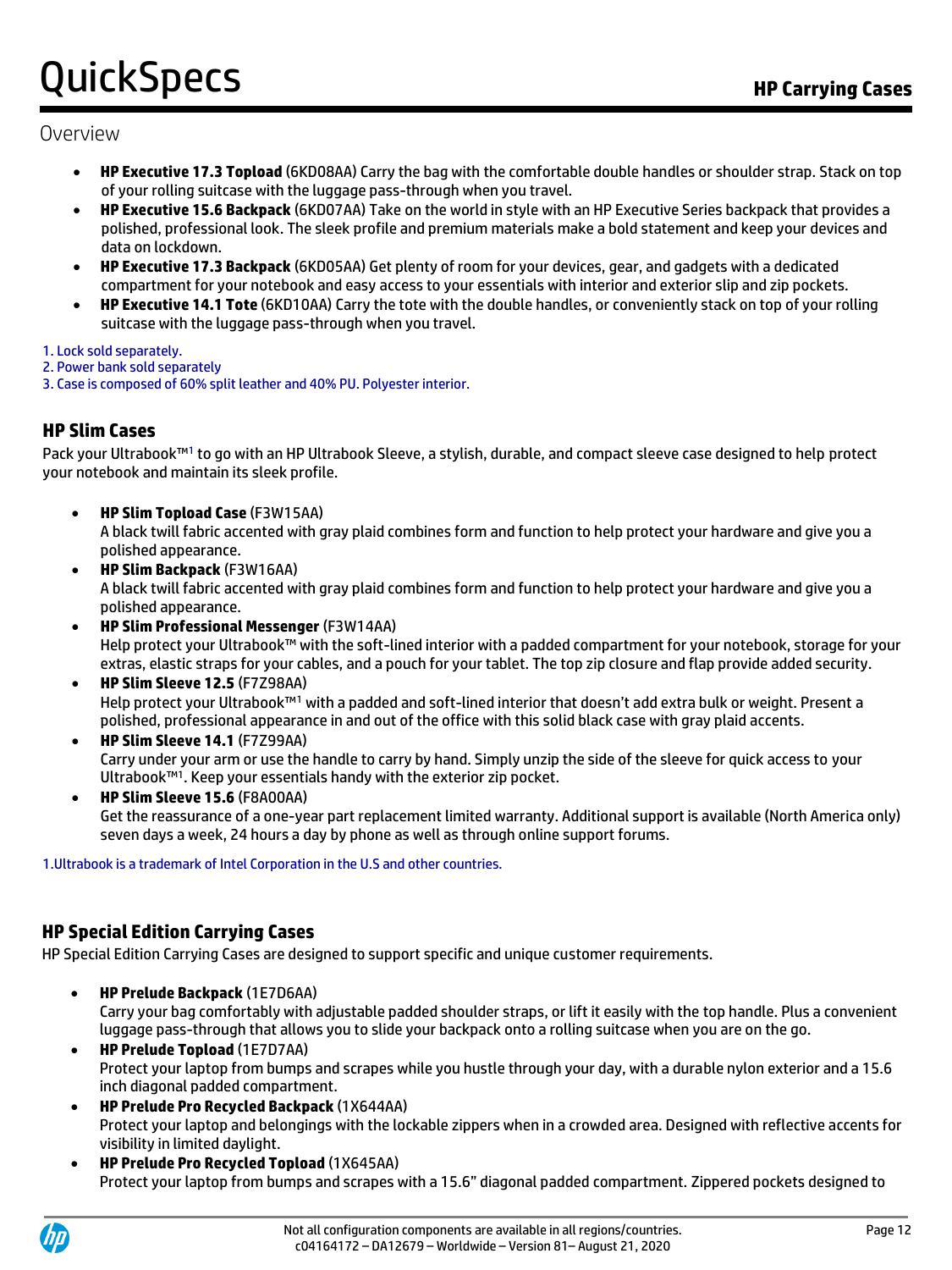### Overview

keep your belongings organized and give you easy access to phone, wallet, and keys on the go.

- **HP Reversible 11.6 Sleeve** (7ZE81AA) Swap the pattern when it suits you—go with basic black or turn the zipper-less sleeve inside out and rock the gray and black geometric pattern instead.
- **HP Reversible 13.3 Sleeve** (7ZE82AA) Retain that stylish look by wiping the sleeve down with soap and water.
- **HP All in One Carry On Luggage** (7ZE80AA) Seamlessly transition from the airport to the office and keep your personal items personal. Access your laptop and tech accessories by opening the front padded laptop1 compartment without ever opening the rear luggage compartment.
- **HP 15.6" Ladies Convertible Tote** (3NP79AA) Protect your notebook in style during your daily commute with the elegant HP 15.6" Ladies Convertible Tote. It has room for your device up to 15.6" diagonal and all your essentials and can be used as a dual-handle tote bag or backpack. Help keep your data safe with the RFID pocket.
- **HP Recycled Series 15.6" Backpack** (5KN28AA) Helps protect the planet and your notebook<sup>1</sup> and daily essentials with the stylish, durable HP Recycled Series 15.6" Backpack, a carryall made from recycled plastics.<sup>2</sup>
- **HP Recycled Series 15.6" Topload** (5KN29AA) Helps protect the planet and your notebook<sup>1</sup> and daily essentials with the stylish, durable HP Recycled Series 15.6" Topload, a carryall made from recycled plastics.<sup>2</sup>
- **HP Convertible 14.1 Tote** (5KN27AA) Quickly locate your essentials with the tote´s large top opening and 11 pockets inside and out – so you don´t have to dig to the bottom or unpack your life in front of the world, and you know exactly where everything is.

#### 1. Up to 15.6" diagonal.

2. Backpack body material constructed with 70% recycled material (40% recycled polyvinyl butyral (RPVB); 60% recycled polyethylene terephthalate (RPET). The inner lining is 100% RPET. Webbing and hardware such as zippers and buckles are not made from recycled materials. Hardware is nickel-free.

#### **HP Education Cases**

- **HP Black Always On 14.0 Case** (3YF54AA) Keep your HP Chromebooks and notebooks<sup>1</sup> safe from bumps and external scratches with the durable HP Black Always On 14.0 Case that holds the device in place while students are working in the classroom and on the move.
- **HP 11.6 Black Always On Case** (1D3D0AA and 1D3D0A6 ) Keep your HP Chromebooks and laptops<sup>2</sup> safe from bumps and external scratches with the durable HP Black 11.6 Always On Case that holds the device in place while students are working in the classroom and on the move.
- 1. Recommended for use with 14" diagonal notebooks that are less than 0.75" thick.
- 2. Recommended for use with 11.6" diagonal laptops

#### **HP Protective Cases**

- **HP Elite x2 1013 G3 Healthcare Case** (4LR29AA) Shield your HP Elite x2 1013 G3 from bumps1 in clinical and home health environments with the durable HP Elite x2 1013 G3 Healthcare Case, Help promote patient safety with a case that is sanitizable2 with germicidal wipes every shift, every day
- **HP x2 612 G2 Rugged Case** (Z7T26AA) Keep all of your tablet's buttons, controls, cameras, and connectors easily accessible. Block unused ports as needed, or keep them clean, with the included plugs.[2] Store your pen in the case's pen holder.

1. Recommended for use with 14" diagonal notebooks that are less than 0.75" thick.

#### **Service and Support**

One-year limited warranty. Additional support is available 24 hours a day, seven days a week by phone as well as online support forums.

**NOTE:** Certain restrictions and exclusions apply. Consult the HP Customer Support Center for details.

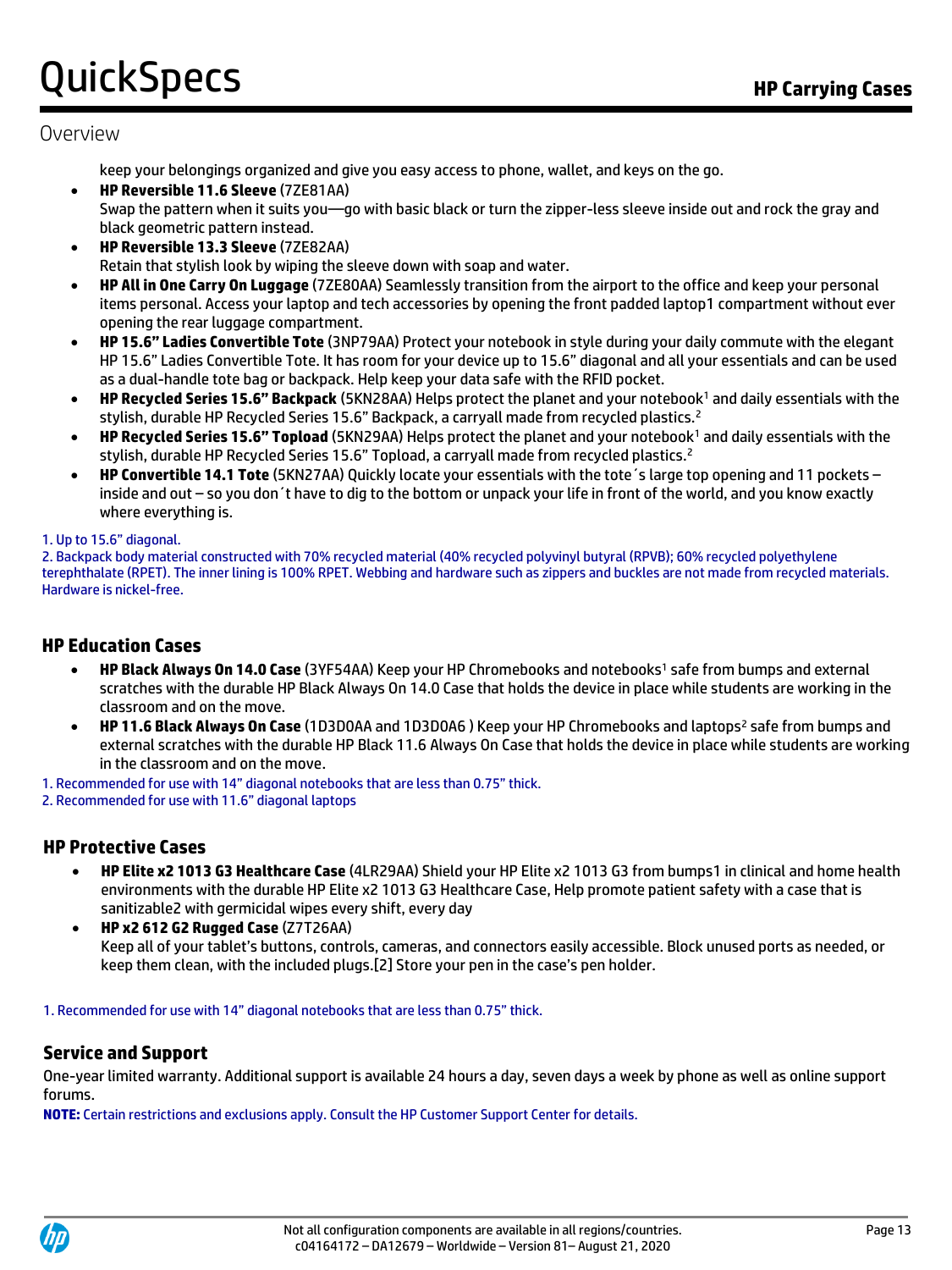### Technical Specifications

#### **HP Business Cases**

| <b>Dimensions</b> $(H \times W \times D)$ | <b>HP 13.3 Business Sleeve</b><br>2UW00AA<br>Weight<br>Volume<br><b>HP 14.1 Business Sleeve</b><br>2UW01AA<br>Weight<br>Volume |
|-------------------------------------------|--------------------------------------------------------------------------------------------------------------------------------|
|                                           | <b>HP 17.3 Business Slim Topload</b><br>2UW02AA<br>Weight<br>Volume                                                            |
|                                           | <b>HP 17.3 Business Backpack</b><br><b>2SC67AA</b><br>Weight<br>Volume                                                         |
|                                           | <b>HP 15.6 Business Topload</b><br>2SC66AA<br>Weight<br>Volume                                                                 |
|                                           | <b>HP 14.1 Business Slim Topload</b><br><b>2SC65AA</b><br>Weight<br>Volume                                                     |
|                                           | <b>HP Business 4 Wheel Roller Case</b><br>2SC68AA<br>Weight<br>Volume                                                          |
| <b>HP Executive Cases</b>                 |                                                                                                                                |

9.01 x 12.79 x 0.39 in (22.9 x 32.5 x 1 cm) 0.53 lb (0.24 kg) 4.90 L 9.4 x 13.54 x 0.94 in (24.0 x 34.4 x 2.4 cm) 0.57 lb (0.26 kg) 5.51 L 17.5 x 13.19 x 2.56 in (44.5 x 33.5 x 6.5 cm) 1.41 lb (1.64 kg) 12.86 L 18.50 x 12.99 x 7.08 in (47 x 33 x 18 cm) 1.62 lb (0.74 kg) 22.91 L 16.33 x 11.61 x 2.36 in (41.5 x 29.5 x 6 cm) 1.62 lb (0.74) 12.25 L 14.96 x 10.82 x 2.04 in (38 x 27 x 5.2 cm) 1.13 lb (0.51 kg) 7.96 L 17.05 x 13.58 x 8.85 in (43.3 x 34.5 x 22.5 cm) 8.07 lb (3.6 kg)

23.89 L

#### **HP Executive Cases**

| <b>Dimensions</b> $(H \times W \times D)$ |  |
|-------------------------------------------|--|
|-------------------------------------------|--|

#### **HP Executive 14.1 Slim Topload** 6KD04AA Weight Volume **HP Executive 15.6 Topload** 6KD06AA Weight Volume **HP Executive 15.6 Leather Topload** 6KD09AA Weight Volume **HP Executive 17.3 Top Load** 6KD08AA

Weight Volume

15.35 x 10.24 x 3.15 in (390 x 260 x 80 mm) 1.68 lbs (0.76 kg) 7.84 L 16.34 x 11.81 x 3.82 in (415 x 300 x 97 mm) 2.05 lbs (0.93 kg) 11.52 L 16.34 x 11.81 x 3.82 in (415 x 300 x 97 mm) 2.69 lbs (1.22 kg) 11.52 L 17.72 x 12.6 x 3.86 in (45 x 32 x 9.8 cm) 2.18 lbs (0.99 kg) 14.70 L

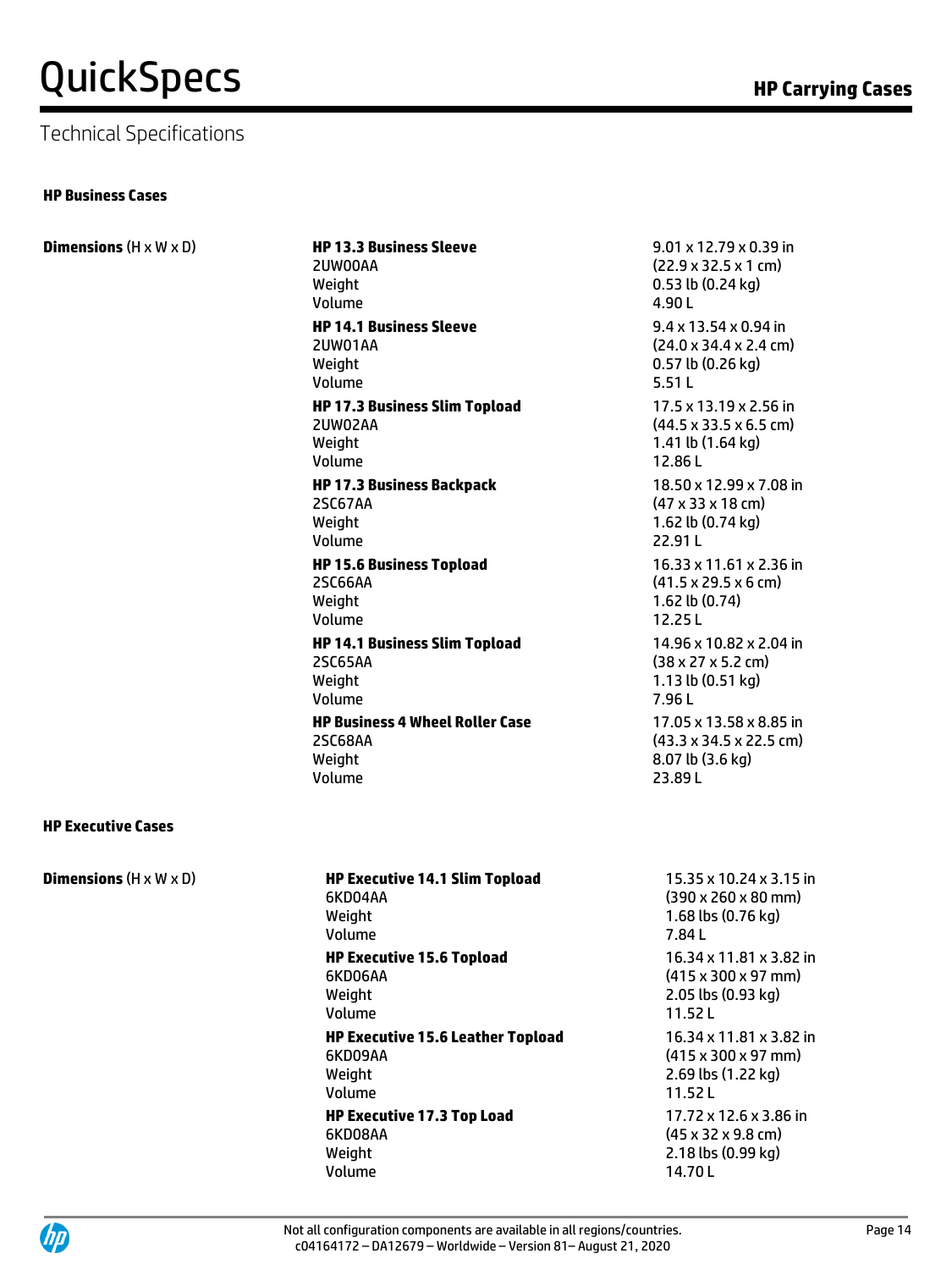### Technical Specifications

|                                           | <b>HP Executive 15.6 Backpack</b><br>6KD07AA<br>Weight<br>Volume  | 10.83 x 17.00 x 6.10 in<br>$(275 \times 432 \times 155 \text{ mm})$<br>1.92 lbs (0.87 kg)<br>17.76L    |
|-------------------------------------------|-------------------------------------------------------------------|--------------------------------------------------------------------------------------------------------|
|                                           | <b>HP Executive 17.3 Backpack</b><br>6KD05AA<br>Weight<br>Volume  | 15.35 x 18.31 x 6.89 in<br>$(390 \times 465 \times 175 \text{ mm})$<br>2.27 lbs (1.03 kg)<br>22.79L    |
|                                           | <b>HP Executive 14.1 Tote</b><br>6KD10AA<br>Weight<br>Volume      | 15.00 x 13.26 x 4.10 in<br>$(381 \times 337 \times 104 \text{ mm})$<br>$1.61$ lbs<br>14.70L            |
| <b>HP Slim Cases</b>                      |                                                                   |                                                                                                        |
| Dimensions (H x W x D)                    | <b>HP Slim Topload Case</b><br><b>F3W15AA</b><br>Weight           | $11.6 \times 16.5 \times 3.35$ in<br>$(29.5 \times 42 \times 8.5 \text{ cm})$<br>1.45 lb (.65 kg)      |
|                                           | <b>HP Slim Backpack</b><br><b>F3W16AA</b><br>Weight               | 17 x 29 x 11.4 in<br>$(43.5 \times 29 \times 10 \text{ cm})$<br>1.65 lb (.75 kg)                       |
|                                           | <b>HP Slim Professional Messenger</b><br><b>F3W14AA</b><br>Weight | 11.2 x 16.1 x 3.35 in<br>$(28.5 \times 41 \times 8.5 \text{ cm})$<br>1.61 lb (.73 kg)                  |
|                                           | <b>HP Slim Sleeve 12.5</b><br><b>F7Z98AA</b><br>Weight            | $9.1 \times 12.9 \times 1.18$ in<br>$(23.2 \times 33.0 \times 3.0 \text{ cm})$<br>.50 lb (0.23 kg)     |
|                                           | <b>HP Slim Sleeve 14.1</b><br><b>F7Z99AA</b><br>Weight            | $9.3 \times 13.35 \times .83$ in<br>$(23.7 \times 33.9 \times 2.1 \text{ cm})$<br>.59 lb (0.27 kg)     |
|                                           | <b>HP Slim Sleeve 15.6</b><br><b>F8A00AA</b><br>Weight            | $11 \times 15.7 \times 1.18$ in<br>$(28.0 \times 40.0 \times 3.0 \text{ cm})$<br>.66 lb (0.30 kg)      |
| <b>HP Special Edition Carrying Cases</b>  |                                                                   |                                                                                                        |
| <b>Dimensions</b> $(H \times W \times D)$ | <b>HP Prelude Backpack</b><br><b>1E7D6AA</b><br>Weight<br>Volume  | $17.91 \times 12.2 \times 4.13$ in<br>$(455 \times 310 \times 105$ mm)<br>0.83 lbs (0.38 kg)<br>10.81L |
|                                           | <b>HP Prelude Topload</b>                                         | 11.22 x 15.75 x 2.36 in                                                                                |

1E7D6AA Weight Volume **HP Prelude Pro Recycled Backpack** 1X644AA Weight Volume **HP Prelude Pro Recycled Topload** 1X645AA Weight

(43.5 x 29 x 10 cm) 1.65 lb ( .75 kg) 1.2 x 16.1 x 3.35 in (28.5 x 41 x 8.5 cm) 1.61 lb (.73 kg) 9.1 x 12.9 x 1.18 in  $(3.2 \times 33.0 \times 3.0 \text{ cm})$ .50 lb (0.23 kg) 9.3 x 13.35 x .83 in (23.7 x 33.9 x 2.1 cm) 59 lb (0.27 kg) 11 x 15.7 x 1.18 in (28.0 x 40.0 x 3.0 cm)

17.91 x 12.2 x 4.13 in (455 x 310 x 105 mm) 0.83 lbs (0.38 kg) 0.81 L 11.22 x 15.75 x 2.36 in (285 x 400 x 60 mm) 0.66 lb (0.30 kg) 14.5 L 16.75 H x 5 D x 12.5 in (42.54 x 12.7 x 31.75 mm) 1.01 lb (0.46 kg) 20.83 L 11.25 H x 2.75 D x 16 W in (28.57 x 69.85 x 40.64 mm) 0.84 lb (0.38 kg)

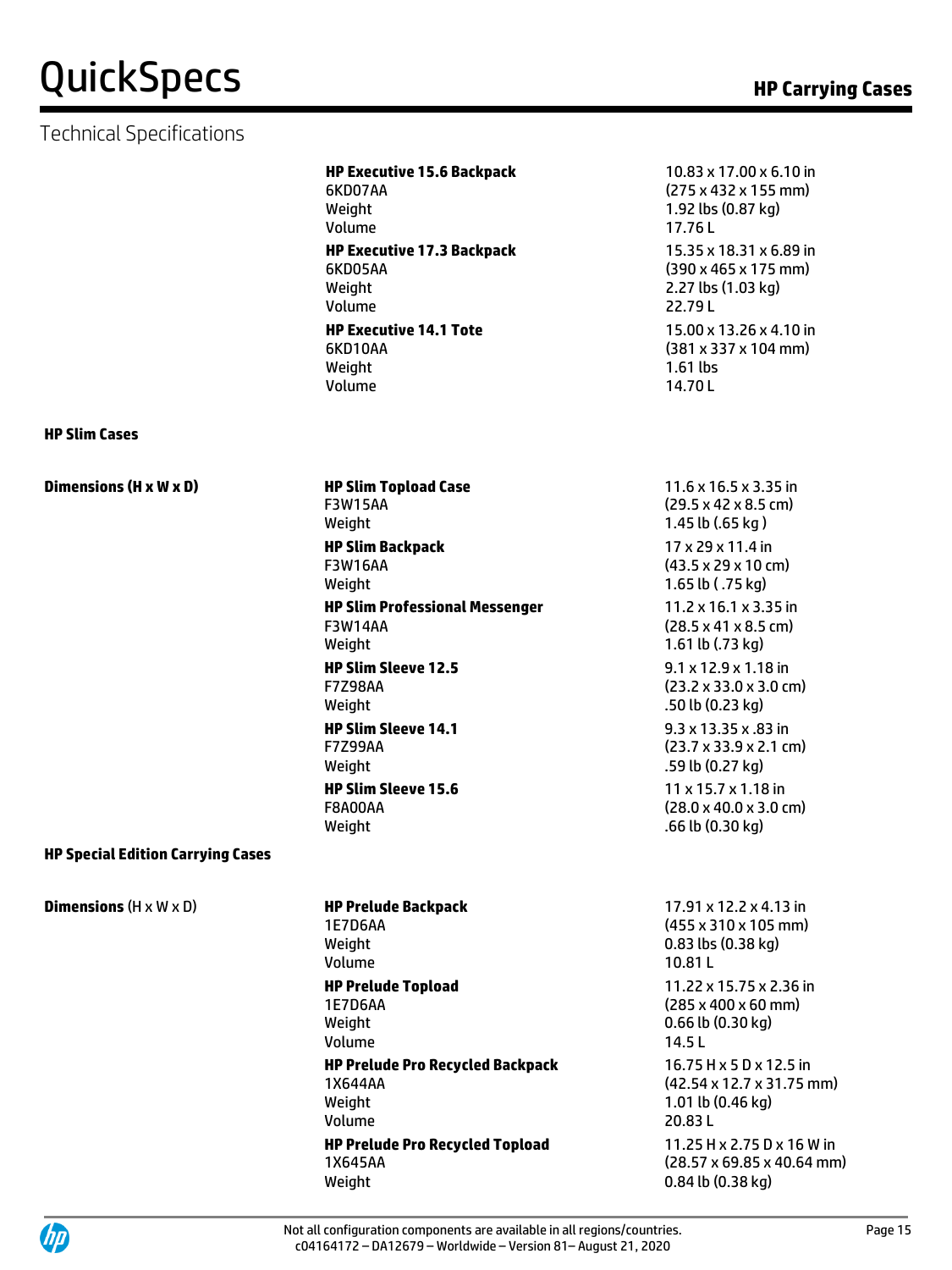### Technical Specifications

| Volume                                                                 |
|------------------------------------------------------------------------|
| <b>HP Reversible 11.6" Sleeve</b><br><b>77F81AA</b><br>Weight          |
| <b>HP Reversible 13.3" Sleeve</b><br><b>77F82AA</b><br>Weight          |
| HP All in One Carry On Luggage<br><b>7ZE80AA</b><br>Weight             |
| <b>HP 15.6" Ladies Convertible Tote</b><br>3NP79AA<br>Weight<br>Volume |
| <b>HP Recycled Series 15.6" Backpack</b><br><b>5KN28AA</b><br>Weight   |
| <b>HP Recycled Series 15.6" Topload</b><br><b>5KN29AA</b><br>Weight    |
| <b>HP Convertible 14.1 Tote</b><br>5KN27AA<br>Weight                   |

12.01 L 12.8 x 9.4 x 0.4 in (32.5 x 24 x 1 cm) .33 lbs (.14 kg ) 13.4 x 10 x 0.4 in (34 x 25.3 x1cm) .33 lbs (.15 kg) 22 x 14 x 9 in (56 x 36 x 23 cm) 7.5 lb (3.4 kg) 15.23 x 10.47 x 1.46 in (38.7 x 26.6 x 3.7) 1.63 lb (0.74 kg) 11.03 L 18.50 x 12 x 7 in 469.9 x 304.8 x 177.8 mm 2.61 lb (1.18 kg) 15 x 16.75 x 2.50 in 381 x 425.5 x 63.5 mm 2.68 lb (1.22 kg) 15 x 16.75 x 2.50 in 381 x 425.5 x 63.5 mm 2.07 lbs (0.94 kg)

#### **HP Education Cases**

**Dimensions** (W x D x H) **HP Black Always On 14.0 Case** 3YF54AA Weight **HP 11.6 Black Always On Case** 1D3D0AA and 1D3D0A6 Weight

9.01 x 12.79 x 0.39 in (22.9 x 32.5 x 1 cm) 8 lb (0.37 kg) 13.39 x 9.45 x 2.56 in (340 x 240 x 65 mm) 1.34 lb (0.61 g)

#### **HP Protective Cases**

**Dimensions** (W x D x H) **HP Elite x2 1013 G3 Healthcare Case**  4LR29AA Weight **HP x2 612 G2 Rugged Case**  Z7T26AA Weight

31 x 22.6 x 16.5 cm 32.6 x 22.6 x 16.5 cm (over hooks) 476 g 12.8 x 9 x0.75 in

0.7 lbs

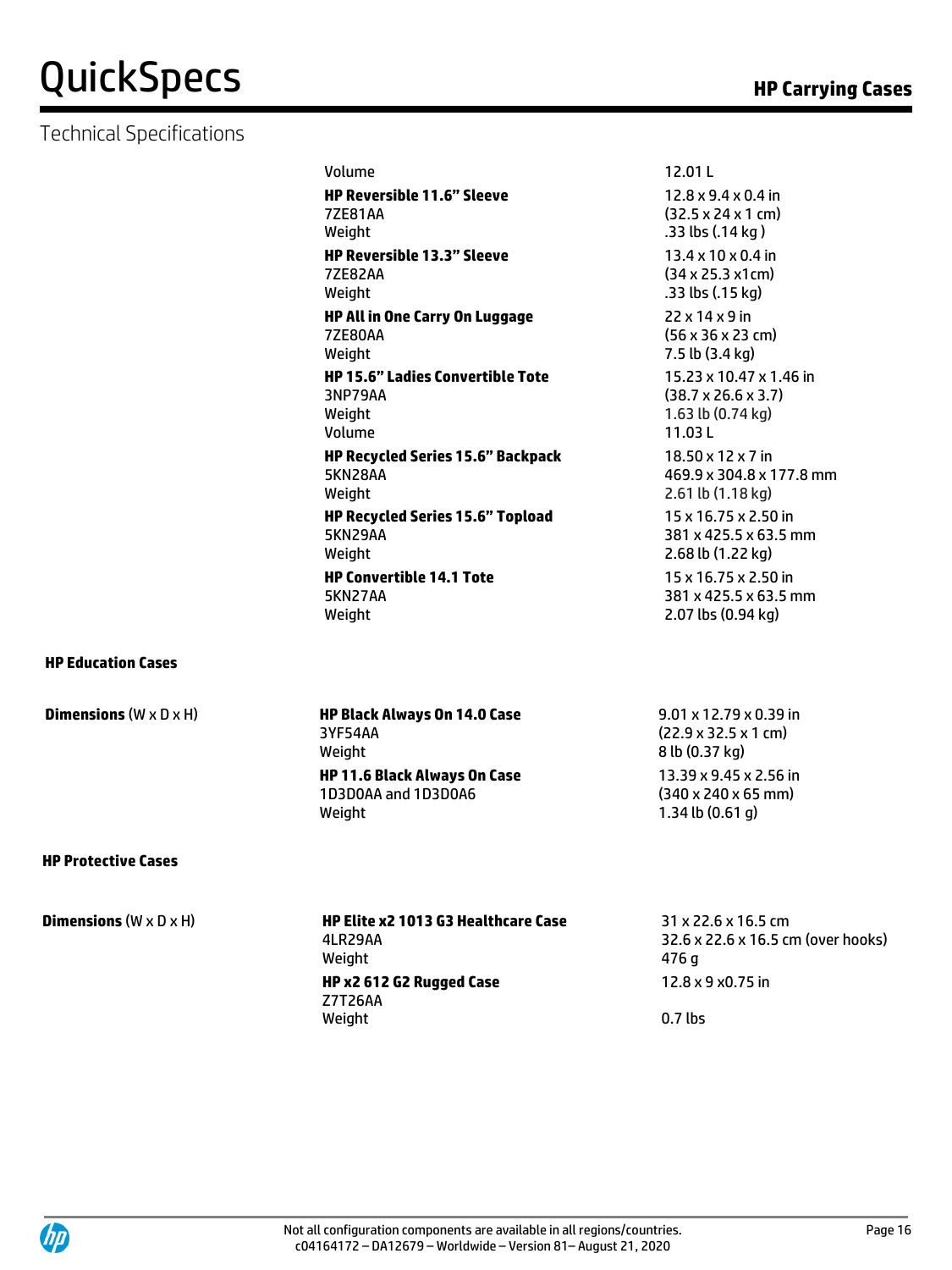### Summary of Changes

| <b>Date of change:</b> | <b>Version History:</b> |         | <b>Description of change:</b>                                                        |
|------------------------|-------------------------|---------|--------------------------------------------------------------------------------------|
|                        | Version 1 to 2          |         |                                                                                      |
| August 14, 2014        | V36 to v37              | Added   | Added the HP 200 Series Protective Case and updated the dims                         |
|                        |                         |         | for HP Ultrabook 14 Sleeve                                                           |
| August 20, 2014        | V37 to v38              | Added   | <b>HP Executive Case Series</b>                                                      |
| September 8, 2014      | V38 to v39              | Added   | Added new cases.                                                                     |
|                        |                         |         | HP 15.6 Prelude Topload (K7H12AA#ABB)                                                |
|                        |                         |         | HP 17.3 Prelude Backpack (K7H13AA#ABB)                                               |
| April 24, 2015         | V39 to v40              | Added   | HP Executive Leather Sleeve SE (M5B12AA)                                             |
| August 8, 2015         | V40 to v41              | Added   | HP Executive Slim Topload 15.6" Black P6N20AA                                        |
|                        |                         |         | HP Executive Messenger 15.6" Black P6N21AA                                           |
|                        |                         |         | HP Executive Topload 15.6" Brown P6N19AA                                             |
|                        |                         |         | HP Executive Topload 15.6" Black P6N18AA                                             |
|                        |                         |         | HP Executive Backpack15.6" Brown P6N22AA<br>HP Executive Backpack17.3" Black P6N23AA |
| October 13, 2015       | V41 to V42              | Updated | Messaging for HP Executive Cases page 14                                             |
| October 28, 2015       | V42 to V43              | Added   | New cases                                                                            |
|                        |                         |         | HP Chromebook 11 G3 Protective Cover<br>M5N98AA                                      |
|                        |                         |         | HP Chromebook 14 G3 Protective Cover<br>M5N99AA                                      |
| December 2, 2015       | V43 to v44              | Updated | New cases line art                                                                   |
|                        |                         |         | HP Chromebook 11 G3 Protective Cover<br>M5N98AA                                      |
|                        |                         |         | HP Chromebook 14 G3 Protective Cover<br>M5N99AA                                      |
|                        |                         |         | Updated copyright statement                                                          |
| December 15, 2015      | V44 to v45              | Updated | Several changes throughout                                                           |
| December 16, 2015      | V45 to V46              | Added   | New cases:                                                                           |
|                        |                         |         | HP Executive Topload TSA 15.6" (black)<br>P6N26AA                                    |
|                        |                         |         | HP Exec 17.3 Black Leather Topload<br><b>P6N25AA</b>                                 |
|                        |                         |         | HP Exec 17.3 Brown Leather Topload<br><b>P6N24AA</b>                                 |
| August 10, 2016        | V46 to V47              | Updated | Tracking messaging for Executive cases.                                              |
| January 24, 2017       | V47 to V48              | Updated | New case: HP Powerup Backpack 17.3,<br>1JJ05AA                                       |
| April 03, 2017         | V48 to V49              | Updated | Added new cases.<br>HP Exec 15.6 Midnight Topload<br>1KM15AA                         |
|                        |                         |         | HP Exec 17.3 Midnight Backpack<br>1KM16AA                                            |
|                        |                         |         | HP Exec 15.6 Midnight Backpack<br>1KM17AA                                            |
| April 3, 2017          | V49 to V50              | Updated | Added new cases                                                                      |
|                        |                         |         | HP Chromebook x360 11 G1 EE Case<br>1JS01AA                                          |
|                        |                         |         | HP ProBook x360 11 G1 EE Case<br><b>1JS00AA</b>                                      |
| May 11, 2017           | V50 to V51              | Updated | Added                                                                                |
|                        |                         |         | HP Executive Black Leather 15.6 Topload<br>1LG83AA                                   |
| June 2, 2017           | V51 to V52              | Updated | Added                                                                                |
|                        |                         |         | HP Executive 14.1" Midnight Slim Topload 1WM82AA                                     |
| June 26, 2017          | V52 to V53              | Updated | Updated part numbers for 1KM16AA and 1KM17AA                                         |
| June 28, 2017          | V53 to V54              | Added   | Dimensions Bottom Cover for 1JS00AA & 1JS01AA added                                  |
| September 5, 2017      | V54 to V55              | Updated | Dimension in cm fixed on Business Backpack specs                                     |
| September 12, 2017     | <b>V55 to V56</b>       | Update  | Products with its respective dimensions, pictures and specs added (HP                |
|                        |                         |         | 14.1 Business Slim Topload, HP 15.6 Business Topload; HP 17.3                        |
|                        |                         |         | Business Backpack, HP Prelude Topload 15.6 and HP Prelude Backpack<br>15.6)          |
| September 21, 2017     | V56 to V57              | Update  | New cases added:                                                                     |
|                        |                         |         | HP 13.3 Business Sleeve (2UW00AA)                                                    |
|                        |                         |         | HP 14.1 Business Sleeve (2UW01AA)                                                    |
|                        |                         |         | HP 17.3 Business Slim Topload (2UW02AA)                                              |
|                        |                         |         | HP Black 11.6 Always On Case (2MY57AA, 2MY57UT)                                      |
| October 17, 2017       | V57 to V58              | Update  | HP Prelude Topload and HP USB Mouse Bundle (2MW64AA) added                           |